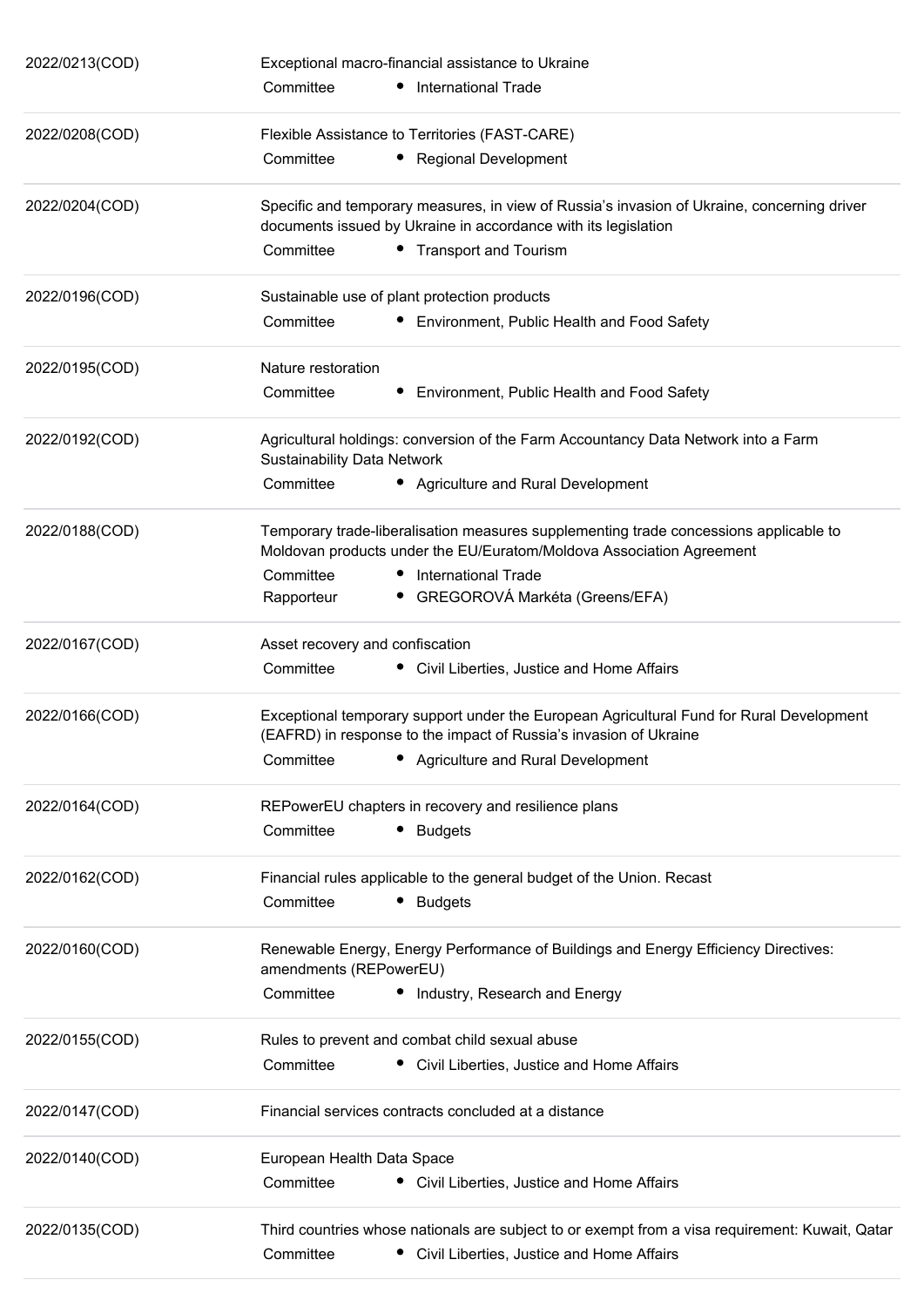| 2022/0134(COD) | Status of third-country nationals who are long-term residents. Recast                                                                                                         |  |  |  |
|----------------|-------------------------------------------------------------------------------------------------------------------------------------------------------------------------------|--|--|--|
|                | • Civil Liberties, Justice and Home Affairs<br>Committee                                                                                                                      |  |  |  |
| 2022/0132(COD) | Schengen area: digitalisation of the visa procedure                                                                                                                           |  |  |  |
|                | Committee<br>• Civil Liberties, Justice and Home Affairs                                                                                                                      |  |  |  |
| 2022/0131(COD) | Single application procedure for a single permit to reside and work in the EU, common set of<br>rights for third-country workers. Recast                                      |  |  |  |
|                | Committee<br>• Civil Liberties, Justice and Home Affairs                                                                                                                      |  |  |  |
| 2022/0125(COD) | Amendments to the Financial Regulation                                                                                                                                        |  |  |  |
|                | Committee<br><b>Budgets</b><br>٠                                                                                                                                              |  |  |  |
| 2022/0118(COD) | Additional crisis measures to support the EU fishery and aquaculture sectors in the context of<br>Russia's invasion of Ukraine                                                |  |  |  |
|                | Committee<br>• Fisheries                                                                                                                                                      |  |  |  |
| 2022/0117(COD) | Protection of persons who engage in public participation from manifestly unfounded or abusive<br>court proceedings ("Strategic lawsuits against public participation")        |  |  |  |
|                | Committee<br>Legal Affairs                                                                                                                                                    |  |  |  |
|                | · WÖLKEN Tiemo (S&D)<br>Rapporteur                                                                                                                                            |  |  |  |
| 2022/0115(COD) | Geographical indication protection for craft and industrial products                                                                                                          |  |  |  |
|                | Committee<br><b>Legal Affairs</b>                                                                                                                                             |  |  |  |
|                | • WALSMANN Marion (EPP)<br>Rapporteur                                                                                                                                         |  |  |  |
| 2022/0111(COD) | International Commission for the Conservation of Atlantic Tunas (ICCAT): amendments to the<br>management, conservation and control measures applicable in the Convention Area |  |  |  |
|                | Committee<br>Fisheries                                                                                                                                                        |  |  |  |
|                | Rapporteur<br>• PIZARRO Manuel (S&D)                                                                                                                                          |  |  |  |
| 2022/0105(COD) | Industrial Emissions Portal                                                                                                                                                   |  |  |  |
|                | Committee<br>• Environment, Public Health and Food Safety                                                                                                                     |  |  |  |
|                | Rapporteur<br>KANEV Radan (EPP)                                                                                                                                               |  |  |  |
| 2022/0104(COD) | Industrial Emissions Directive                                                                                                                                                |  |  |  |
|                | Committee<br>• Environment, Public Health and Food Safety                                                                                                                     |  |  |  |
|                | Rapporteur<br>• KANEV Radan (EPP)                                                                                                                                             |  |  |  |
| 2022/0100(COD) | Ozone depleting substances                                                                                                                                                    |  |  |  |
|                | Committee<br>• Environment, Public Health and Food Safety                                                                                                                     |  |  |  |
|                | POLFJÄRD Jessica (EPP)<br>Rapporteur                                                                                                                                          |  |  |  |
| 2022/0099(COD) | Fluorinated greenhouse gases                                                                                                                                                  |  |  |  |
|                | Committee<br>• Environment, Public Health and Food Safety                                                                                                                     |  |  |  |
|                | EICKHOUT Bas (Greens/EFA)<br>Rapporteur                                                                                                                                       |  |  |  |
| 2022/0095(COD) | Ecodesign for Sustainable Products Regulation                                                                                                                                 |  |  |  |
|                | Committee<br>Environment, Public Health and Food Safety                                                                                                                       |  |  |  |
|                | BONAFÈ Simona (S&D)<br>Rapporteur                                                                                                                                             |  |  |  |
| 2022/0094(COD) | New Regulation on Construction Products                                                                                                                                       |  |  |  |
|                | Committee<br>Internal Market and Consumer Protection                                                                                                                          |  |  |  |
|                | Rapporteur<br>DOLESCHAL Christian (EPP)                                                                                                                                       |  |  |  |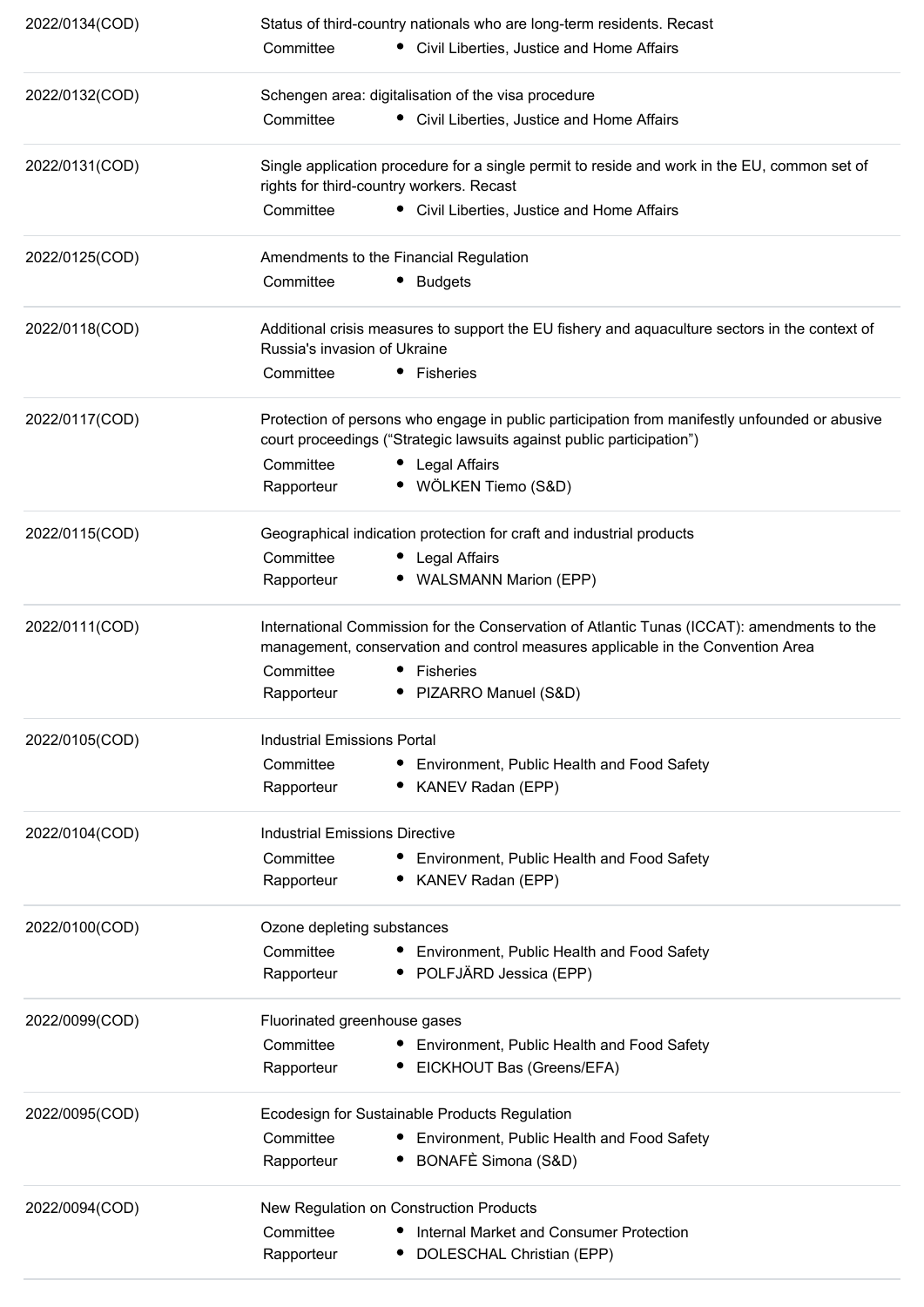| 2022/0092(COD) | Empowering consumers for the green transition                                                                                                                                                          |  |  |  |
|----------------|--------------------------------------------------------------------------------------------------------------------------------------------------------------------------------------------------------|--|--|--|
|                | • Internal Market and Consumer Protection<br>Committee                                                                                                                                                 |  |  |  |
|                | BORZAN Biljana (S&D)<br>Rapporteur                                                                                                                                                                     |  |  |  |
| 2022/0090(COD) | Security of gas supply and conditions for access to natural gas transmission networks                                                                                                                  |  |  |  |
|                | Committee<br>• Industry, Research and Energy                                                                                                                                                           |  |  |  |
|                | <b>BUŞOI Cristian-Silviu (EPP)</b><br>Rapporteur                                                                                                                                                       |  |  |  |
| 2022/0089(COD) | Amending certain Regulations as regards European Union geographical indications for wine,<br>spirit drinks and agricultural products, and quality schemes for agricultural products                    |  |  |  |
|                | Committee<br>• Agriculture and Rural Development                                                                                                                                                       |  |  |  |
|                | • DE CASTRO Paolo (S&D)<br>Rapporteur                                                                                                                                                                  |  |  |  |
| 2022/0085(COD) | High common level of cybersecurity at the institutions, bodies, offices and agencies of the Union                                                                                                      |  |  |  |
|                | Committee<br>• Industry, Research and Energy                                                                                                                                                           |  |  |  |
| 2022/0084(COD) | Information security in the institutions, bodies, offices and agencies of the Union                                                                                                                    |  |  |  |
|                | • Civil Liberties, Justice and Home Affairs<br>Committee                                                                                                                                               |  |  |  |
|                | • BILČÍK Vladimír (EPP)<br>Rapporteur                                                                                                                                                                  |  |  |  |
| 2022/0074(COD) | Settlement discipline, cross-border provision of services, supervisory cooperation, provision of<br>banking-type ancillary services and requirements for third-country central securities depositories |  |  |  |
|                | Committee<br>• Economic and Monetary Affairs                                                                                                                                                           |  |  |  |
|                | • VAN OVERTVELDT Johan (ECR)<br>Rapporteur                                                                                                                                                             |  |  |  |
| 2022/0068(COD) | Union's rights in enforcing and implementing the UK Withdrawal Agreement and the EU-UK<br><b>Trade and Cooperation Agreement</b>                                                                       |  |  |  |
|                | Committee<br><b>International Trade</b>                                                                                                                                                                |  |  |  |
|                | • KELLY Seán (EPP)<br>Rapporteur                                                                                                                                                                       |  |  |  |
| 2022/0066(COD) | Combating violence against women and domestic violence                                                                                                                                                 |  |  |  |
|                | Committee<br>• Women's Rights and Gender Equality                                                                                                                                                      |  |  |  |
|                | • FITZGERALD Frances (EPP)<br>Rapporteur                                                                                                                                                               |  |  |  |
| 2022/0051(COD) | Corporate Sustainability Due Diligence                                                                                                                                                                 |  |  |  |
|                | Committee<br>• Legal Affairs                                                                                                                                                                           |  |  |  |
|                | WOLTERS Lara (S&D)<br>Rapporteur                                                                                                                                                                       |  |  |  |
| 2022/0047(COD) | Data Act                                                                                                                                                                                               |  |  |  |
|                | Committee<br>Industry, Research and Energy                                                                                                                                                             |  |  |  |
|                | DEL CASTILLO VERA Pilar (EPP)<br>Rapporteur                                                                                                                                                            |  |  |  |
| 2022/0039(COD) | Union Secure Connectivity Programme 2023-2027                                                                                                                                                          |  |  |  |
|                | Committee<br>• Industry, Research and Energy                                                                                                                                                           |  |  |  |
|                | <b>GRUDLER Christophe (Renew)</b><br>Rapporteur                                                                                                                                                        |  |  |  |
| 2022/0036(COD) | Ro-ro passenger ships: inclusion of improved stability requirements and its alignment with<br>stability requirements defined by the International Maritime Organisation                                |  |  |  |
|                | Committee<br>• Transport and Tourism                                                                                                                                                                   |  |  |  |
|                | ZĪLE Roberts (ECR)<br>Rapporteur                                                                                                                                                                       |  |  |  |
| 2022/0035(COD) | Conservation and enforcement measures applicable in the Regulatory Area of the Northwest<br>Atlantic Fisheries Organisation (NAFO)                                                                     |  |  |  |
|                | Committee<br>Fisheries                                                                                                                                                                                 |  |  |  |
|                | Rapporteur<br>CARVALHAIS Isabel (S&D)                                                                                                                                                                  |  |  |  |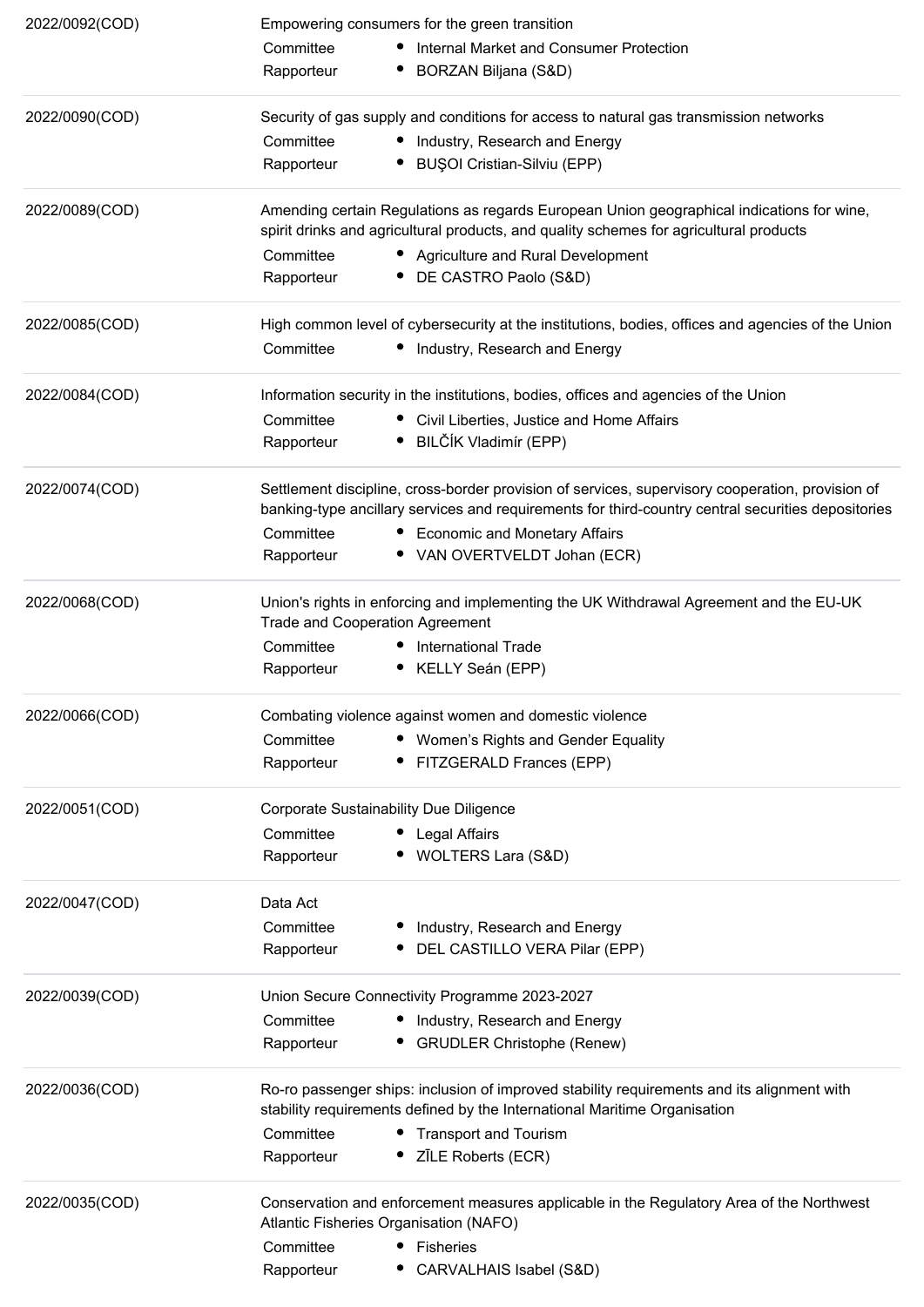| 2022/0032(COD) | Chips Act<br>Committee<br>Rapporteur                                                                                 | Industry, Research and Energy<br>NICA Dan (S&D)                                  |  |  |
|----------------|----------------------------------------------------------------------------------------------------------------------|----------------------------------------------------------------------------------|--|--|
| 2022/0031(COD) | EU Digital COVID Certificate - Union citizens                                                                        |                                                                                  |  |  |
| 2022/0021(COD) | European standards and European standardisation deliverables: decisions of European<br>standardisation organisations |                                                                                  |  |  |
|                | Committee                                                                                                            | Internal Market and Consumer Protection                                          |  |  |
|                | Rapporteur                                                                                                           | HAHN Svenja (Renew)                                                              |  |  |
| 2022/0009(COD) | European Union Drugs Agency                                                                                          |                                                                                  |  |  |
|                | Committee                                                                                                            | • Civil Liberties, Justice and Home Affairs                                      |  |  |
|                | Rapporteur                                                                                                           | • SANTOS Isabel (S&D)                                                            |  |  |
| 2021/0428(COD) | Schengen Borders Code                                                                                                |                                                                                  |  |  |
|                | Committee                                                                                                            | • Civil Liberties, Justice and Home Affairs                                      |  |  |
|                | Rapporteur                                                                                                           | • GUILLAUME Sylvie (S&D)                                                         |  |  |
| 2021/0427(COD) | Instrumentalisation of migration                                                                                     |                                                                                  |  |  |
|                | Committee                                                                                                            | • Civil Liberties, Justice and Home Affairs                                      |  |  |
|                | Rapporteur                                                                                                           | • JAKI Patryk (ECR)                                                              |  |  |
| 2021/0426(COD) |                                                                                                                      | Energy performance of buildings                                                  |  |  |
|                | Committee                                                                                                            | • Industry, Research and Energy                                                  |  |  |
|                | Rapporteur                                                                                                           | • CUFFE Ciarán (Greens/EFA)                                                      |  |  |
| 2021/0425(COD) | Gas and hydrogen markets directive (common rules)                                                                    |                                                                                  |  |  |
|                | Committee                                                                                                            | Industry, Research and Energy                                                    |  |  |
|                | Rapporteur                                                                                                           | GEIER Jens (S&D)<br>٠                                                            |  |  |
| 2021/0424(COD) |                                                                                                                      | Gas and hydrogen markets regulation                                              |  |  |
|                | Committee                                                                                                            | Industry, Research and Energy                                                    |  |  |
|                | Rapporteur                                                                                                           | <b>BUZEK Jerzy (EPP)</b>                                                         |  |  |
| 2021/0423(COD) | Methane emissions reduction in the energy sector                                                                     |                                                                                  |  |  |
| 2021/0422(COD) |                                                                                                                      | Protection of the environment through criminal law                               |  |  |
|                | Committee                                                                                                            | • Legal Affairs                                                                  |  |  |
|                | Rapporteur                                                                                                           | <b>MANDERS Antonius (EPP)</b>                                                    |  |  |
| 2021/0420(COD) |                                                                                                                      | Trans-European transport network                                                 |  |  |
|                | Committee                                                                                                            | • Transport and Tourism                                                          |  |  |
| 2021/0419(COD) | Intelligent Road Transport Systems                                                                                   |                                                                                  |  |  |
|                | Committee                                                                                                            | • Transport and Tourism                                                          |  |  |
|                | Rapporteur                                                                                                           | PLUMB Rovana (S&D)                                                               |  |  |
| 2021/0414(COD) |                                                                                                                      | Improving working conditions of persons working through digital labour platforms |  |  |
|                | Committee                                                                                                            | <b>Employment and Social Affairs</b>                                             |  |  |
|                | Rapporteur                                                                                                           | GUALMINI Elisabetta (S&D)                                                        |  |  |
| 2021/0411(COD) |                                                                                                                      | Law enforcement information exchange                                             |  |  |
|                | Committee                                                                                                            | Civil Liberties, Justice and Home Affairs                                        |  |  |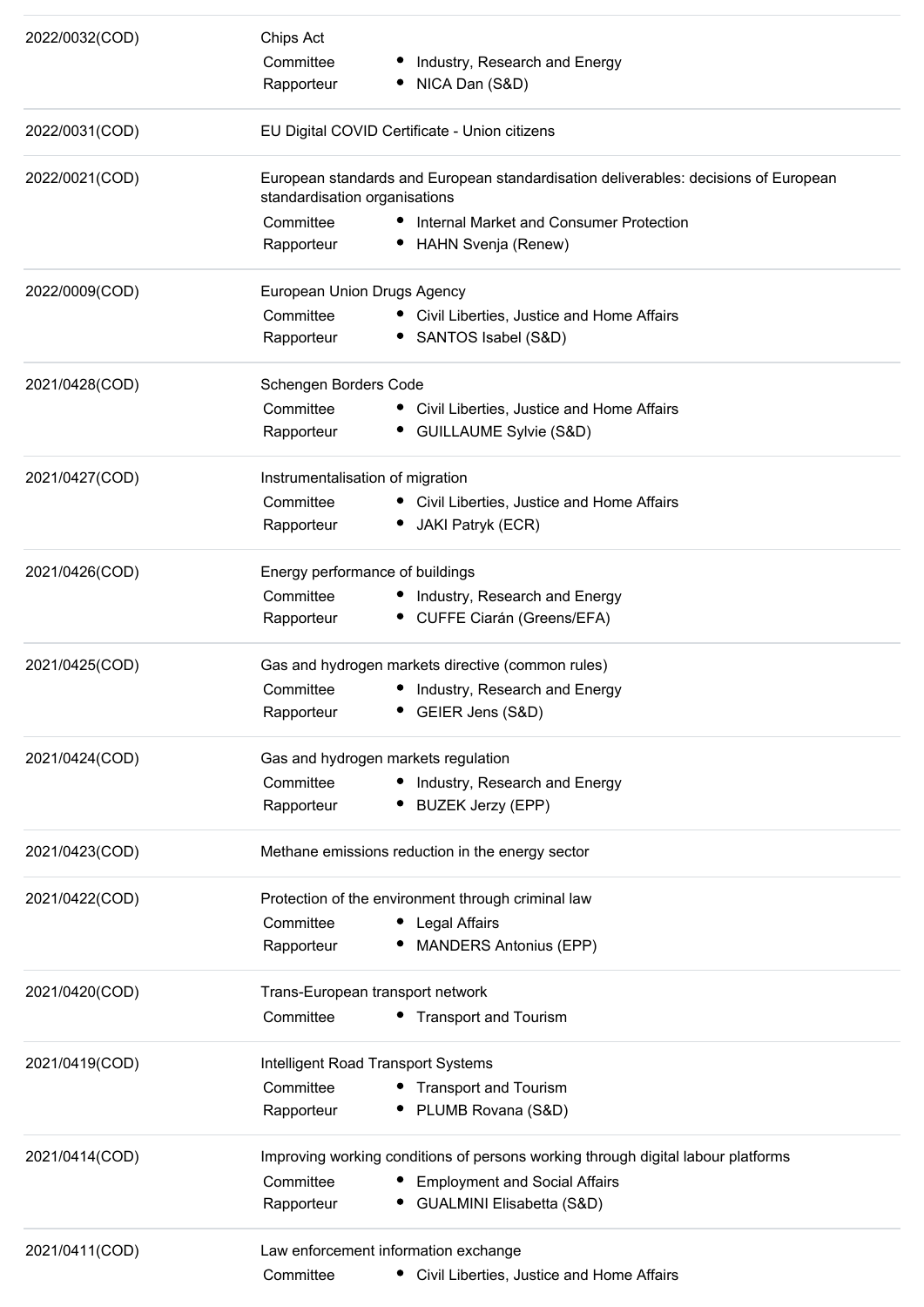|                | • DÜPONT Lena (EPP)<br>Rapporteur                                                                                |                                                                                                                                                                                            |
|----------------|------------------------------------------------------------------------------------------------------------------|--------------------------------------------------------------------------------------------------------------------------------------------------------------------------------------------|
| 2021/0410(COD) | Automated data exchange for police cooperation ("Prüm II")                                                       |                                                                                                                                                                                            |
|                | Committee                                                                                                        | • Civil Liberties, Justice and Home Affairs                                                                                                                                                |
|                | Rapporteur                                                                                                       | RANGEL Paulo (EPP)                                                                                                                                                                         |
| 2021/0407(COD) |                                                                                                                  | European system of national and regional accounts in the European Union (ESA 2010)                                                                                                         |
|                | Committee                                                                                                        | • Economic and Monetary Affairs                                                                                                                                                            |
|                | TINAGLI Irene (S&D)<br>Rapporteur                                                                                |                                                                                                                                                                                            |
| 2021/0406(COD) | Economic coercion by third countries                                                                             |                                                                                                                                                                                            |
|                | Committee<br><b>International Trade</b>                                                                          |                                                                                                                                                                                            |
|                | • LANGE Bernd (S&D)<br>Rapporteur                                                                                |                                                                                                                                                                                            |
| 2021/0400(COD) | in international traffic. Codification                                                                           | Road vehicles: maximum dimensions in national and international traffic and maximum weights                                                                                                |
|                | Committee<br>• Legal Affairs                                                                                     |                                                                                                                                                                                            |
|                | Rapporteur                                                                                                       | • ADAMOWICZ Magdalena (EPP)                                                                                                                                                                |
| 2021/0399(COD) | rules on the protection of personal data                                                                         | Exchange of information and cooperation concerning terrorist offences: alignment with Union                                                                                                |
|                | Committee                                                                                                        | • Civil Liberties, Justice and Home Affairs                                                                                                                                                |
|                | JAKI Patryk (ECR)<br>Rapporteur                                                                                  |                                                                                                                                                                                            |
| 2021/0395(COD) | Digitalisation of cross-border judicial cooperation (amendment of certain directives and<br>framework decisions) |                                                                                                                                                                                            |
| 2021/0394(COD) | Digitalisation of cross-border judicial cooperation                                                              |                                                                                                                                                                                            |
| 2021/0393(COD) | Digital information exchange in terrorism cases                                                                  |                                                                                                                                                                                            |
|                | Committee                                                                                                        | Civil Liberties, Justice and Home Affairs                                                                                                                                                  |
|                | Rapporteur<br>JAKI Patryk (ECR)                                                                                  |                                                                                                                                                                                            |
| 2021/0391(COD) | Joint Investigation Teams collaboration platform                                                                 |                                                                                                                                                                                            |
|                | Committee                                                                                                        | • Civil Liberties, Justice and Home Affairs                                                                                                                                                |
|                | • AZMANI Malik (Renew)<br>Rapporteur                                                                             |                                                                                                                                                                                            |
| 2021/0387(COD) |                                                                                                                  | Measures against transport operators that facilitate or engage in trafficking in persons or<br>smuggling of migrants in relation to illegal entry into the territory of the European Union |
|                | Committee<br>• Transport and Tourism                                                                             |                                                                                                                                                                                            |
|                | Rapporteur                                                                                                       | FERRANDINO Giuseppe (S&D)                                                                                                                                                                  |
| 2021/0385(COD) |                                                                                                                  | Amendments to the Markets in Financial Instruments Regulation (MiFIR)                                                                                                                      |
|                | Committee                                                                                                        | <b>Economic and Monetary Affairs</b>                                                                                                                                                       |
|                | Rapporteur                                                                                                       | • HÜBNER Danuta Maria (EPP)                                                                                                                                                                |
| 2021/0384(COD) |                                                                                                                  | Amendments to the Markets in Financial Instruments Directive (MiFID 2)                                                                                                                     |
|                | Committee                                                                                                        | <b>Economic and Monetary Affairs</b>                                                                                                                                                       |
|                | Rapporteur                                                                                                       | • HÜBNER Danuta Maria (EPP)                                                                                                                                                                |
| 2021/0381(COD) | Transparency and targeting of political advertising                                                              |                                                                                                                                                                                            |
|                | Committee                                                                                                        | Internal Market and Consumer Protection                                                                                                                                                    |
|                | Rapporteur<br>• GOZI Sandro (Renew)                                                                              |                                                                                                                                                                                            |
| 2021/0380(COD) |                                                                                                                  | Amending certain Regulations as regards the establishment and functioning of the European                                                                                                  |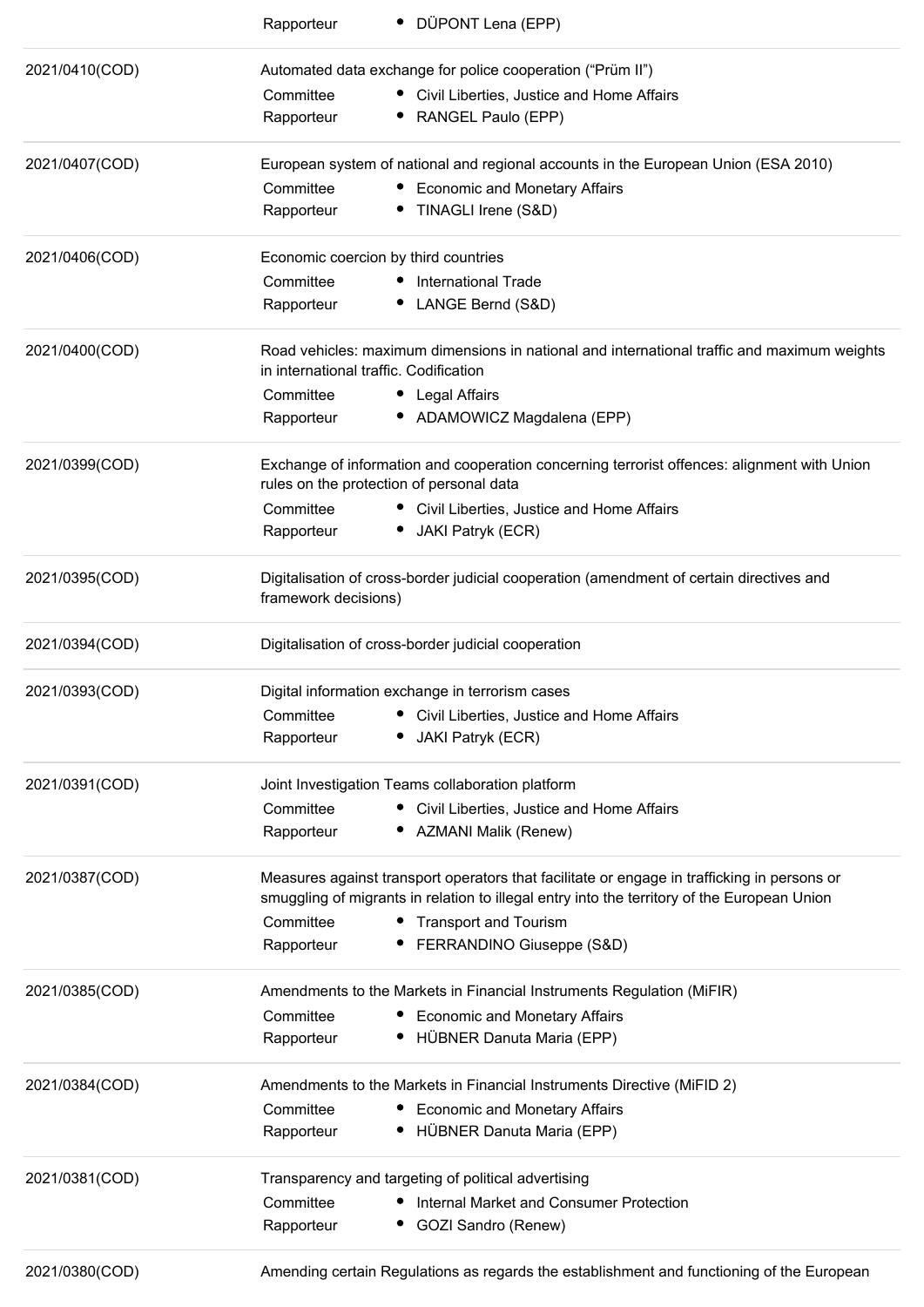|                | single access point (ESAP)                                                                                             |                                                                                                                                                                                         |  |  |
|----------------|------------------------------------------------------------------------------------------------------------------------|-----------------------------------------------------------------------------------------------------------------------------------------------------------------------------------------|--|--|
|                | Committee                                                                                                              | • Economic and Monetary Affairs                                                                                                                                                         |  |  |
|                | Rapporteur                                                                                                             | • SILVA PEREIRA Pedro (S&D)                                                                                                                                                             |  |  |
| 2021/0379(COD) | Amending certain Directives as regards the establishment and functioning of the European<br>single access point (ESAP) |                                                                                                                                                                                         |  |  |
|                | Committee                                                                                                              | • Economic and Monetary Affairs                                                                                                                                                         |  |  |
|                | Rapporteur                                                                                                             | • SILVA PEREIRA Pedro (S&D)                                                                                                                                                             |  |  |
| 2021/0378(COD) | capital markets and sustainability                                                                                     | European single access point (ESAP): access to information in relation to financial services,                                                                                           |  |  |
|                | Committee                                                                                                              | • Economic and Monetary Affairs                                                                                                                                                         |  |  |
|                | Rapporteur                                                                                                             | • SILVA PEREIRA Pedro (S&D)                                                                                                                                                             |  |  |
| 2021/0377(COD) |                                                                                                                        | Amendments to the European Long-Term Investment Funds (ELTIFs) Regulation                                                                                                               |  |  |
|                | Committee                                                                                                              | • Economic and Monetary Affairs                                                                                                                                                         |  |  |
|                | Rapporteur                                                                                                             | • HOOGEVEEN Michiel (ECR)                                                                                                                                                               |  |  |
| 2021/0376(COD) |                                                                                                                        | Amendments to the Alternative Investment Fund Managers Directive (AIFMD) and to the<br>Directive relating to undertakings for collective investment in transferable securities (UCITSD) |  |  |
|                | Committee                                                                                                              | • Economic and Monetary Affairs                                                                                                                                                         |  |  |
|                | Rapporteur                                                                                                             | BENJUMEA BENJUMEA Isabel (EPP)                                                                                                                                                          |  |  |
| 2021/0375(COD) |                                                                                                                        | Statute and funding of European political parties and foundations                                                                                                                       |  |  |
|                | Committee                                                                                                              | • Constitutional Affairs                                                                                                                                                                |  |  |
|                | Rapporteur                                                                                                             | • WIELAND Rainer (EPP)                                                                                                                                                                  |  |  |
|                |                                                                                                                        | <b>GOERENS Charles (Renew)</b>                                                                                                                                                          |  |  |
| 2021/0367(COD) | Shipments of waste                                                                                                     |                                                                                                                                                                                         |  |  |
|                | Committee                                                                                                              | Environment, Public Health and Food Safety                                                                                                                                              |  |  |
|                | Rapporteur                                                                                                             | • WEISS Pernille (EPP)                                                                                                                                                                  |  |  |
| 2021/0366(COD) | Deforestation Regulation                                                                                               |                                                                                                                                                                                         |  |  |
|                | Committee                                                                                                              | Environment, Public Health and Food Safety                                                                                                                                              |  |  |
|                | Rapporteur                                                                                                             | HANSEN Christophe (EPP)                                                                                                                                                                 |  |  |
| 2021/0343(COD) | proposal)                                                                                                              | Amendments to the Capital Requirements Regulation in the area of resolution ("daisy chain"                                                                                              |  |  |
|                | Committee                                                                                                              | <b>Economic and Monetary Affairs</b>                                                                                                                                                    |  |  |
|                | Rapporteur                                                                                                             | FERNÁNDEZ Jonás (S&D)                                                                                                                                                                   |  |  |
| 2021/0342(COD) |                                                                                                                        | Amendments to the Capital Requirements Regulation                                                                                                                                       |  |  |
|                | Committee                                                                                                              | <b>Economic and Monetary Affairs</b>                                                                                                                                                    |  |  |
|                | Rapporteur                                                                                                             | FERNÁNDEZ Jonás (S&D)                                                                                                                                                                   |  |  |
| 2021/0341(COD) |                                                                                                                        | Amendments to the Capital Requirements Directive                                                                                                                                        |  |  |
|                | Committee                                                                                                              | <b>Economic and Monetary Affairs</b>                                                                                                                                                    |  |  |
|                | Rapporteur                                                                                                             | FERNÁNDEZ Jonás (S&D)                                                                                                                                                                   |  |  |
| 2021/0340(COD) | Persistent organic pollutants                                                                                          |                                                                                                                                                                                         |  |  |
|                | Committee                                                                                                              | Environment, Public Health and Food Safety                                                                                                                                              |  |  |
|                | Rapporteur                                                                                                             | HOJSÍK Martin (Renew)                                                                                                                                                                   |  |  |
| 2021/0297(COD) |                                                                                                                        | Generalized scheme of tariff preferences                                                                                                                                                |  |  |
|                | Committee                                                                                                              | <b>International Trade</b>                                                                                                                                                              |  |  |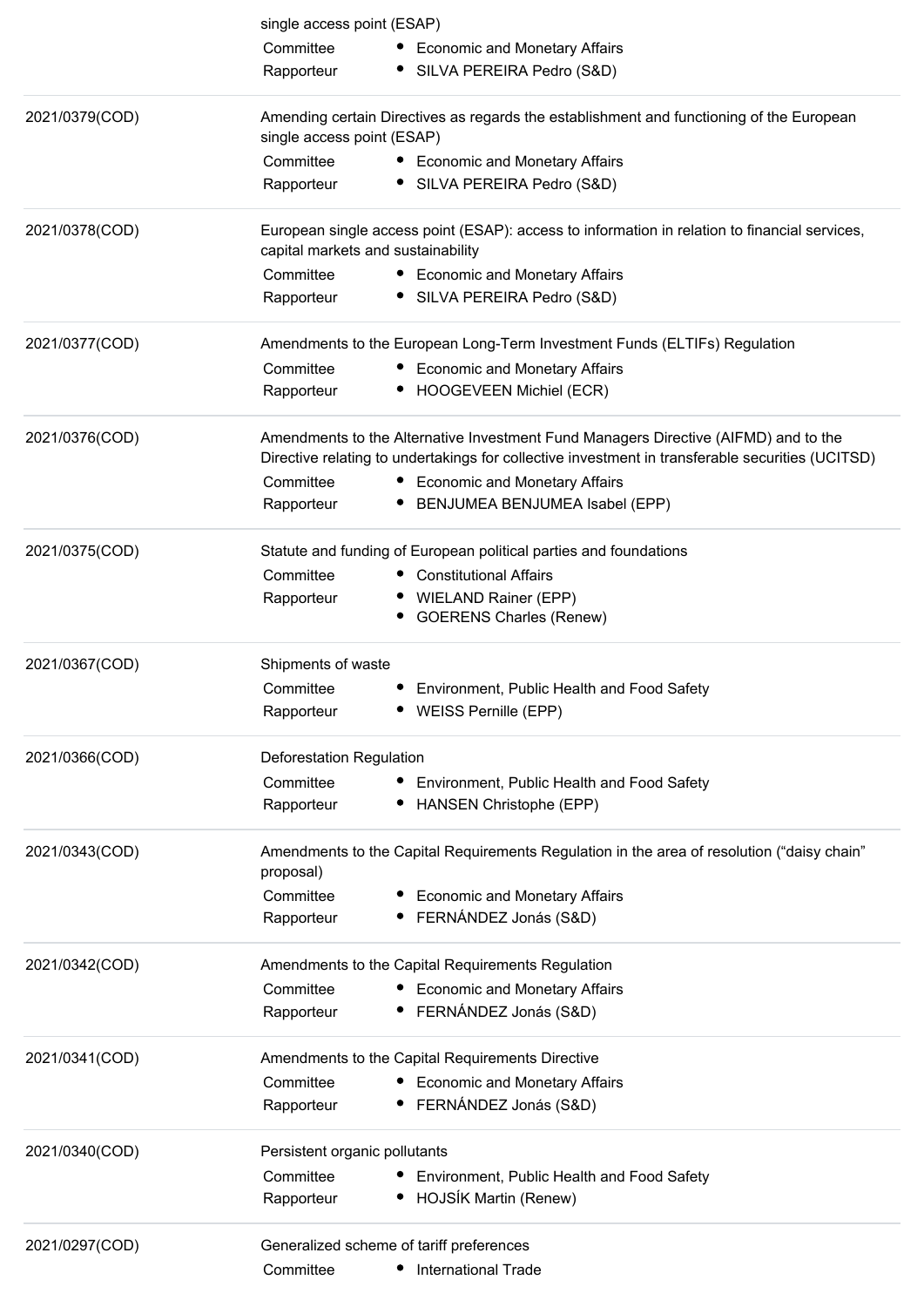|                                                                                                                                                                                                                                                                                                                                                                                                                                                               | HAUTALA Heidi (Greens/EFA)<br>Rapporteur                                                                                                                                                                                                                                                                                                                                                                                                                                                  |  |  |  |
|---------------------------------------------------------------------------------------------------------------------------------------------------------------------------------------------------------------------------------------------------------------------------------------------------------------------------------------------------------------------------------------------------------------------------------------------------------------|-------------------------------------------------------------------------------------------------------------------------------------------------------------------------------------------------------------------------------------------------------------------------------------------------------------------------------------------------------------------------------------------------------------------------------------------------------------------------------------------|--|--|--|
| 2021/0296(COD)                                                                                                                                                                                                                                                                                                                                                                                                                                                | Framework for the recovery and resolution of insurance and reinsurance undertakings                                                                                                                                                                                                                                                                                                                                                                                                       |  |  |  |
|                                                                                                                                                                                                                                                                                                                                                                                                                                                               | <b>Economic and Monetary Affairs</b><br>Committee                                                                                                                                                                                                                                                                                                                                                                                                                                         |  |  |  |
|                                                                                                                                                                                                                                                                                                                                                                                                                                                               | Rapporteur<br><b>FERBER Markus (EPP)</b>                                                                                                                                                                                                                                                                                                                                                                                                                                                  |  |  |  |
| 2021/0295(COD)                                                                                                                                                                                                                                                                                                                                                                                                                                                | Amendments to the Solvency II Directive                                                                                                                                                                                                                                                                                                                                                                                                                                                   |  |  |  |
|                                                                                                                                                                                                                                                                                                                                                                                                                                                               | Committee<br><b>Economic and Monetary Affairs</b>                                                                                                                                                                                                                                                                                                                                                                                                                                         |  |  |  |
|                                                                                                                                                                                                                                                                                                                                                                                                                                                               | Rapporteur<br>• FERBER Markus (EPP)                                                                                                                                                                                                                                                                                                                                                                                                                                                       |  |  |  |
| 2021/0293(COD)                                                                                                                                                                                                                                                                                                                                                                                                                                                | 2030 policy programme "Path to the Digital Decade"                                                                                                                                                                                                                                                                                                                                                                                                                                        |  |  |  |
|                                                                                                                                                                                                                                                                                                                                                                                                                                                               | Committee<br>Industry, Research and Energy                                                                                                                                                                                                                                                                                                                                                                                                                                                |  |  |  |
|                                                                                                                                                                                                                                                                                                                                                                                                                                                               | DLABAJOVÁ Martina (Renew)<br>Rapporteur                                                                                                                                                                                                                                                                                                                                                                                                                                                   |  |  |  |
| 2021/0291(COD)                                                                                                                                                                                                                                                                                                                                                                                                                                                | Radio Equipment Directive: common charger for electronic devices                                                                                                                                                                                                                                                                                                                                                                                                                          |  |  |  |
|                                                                                                                                                                                                                                                                                                                                                                                                                                                               | Committee<br>Internal Market and Consumer Protection                                                                                                                                                                                                                                                                                                                                                                                                                                      |  |  |  |
|                                                                                                                                                                                                                                                                                                                                                                                                                                                               | • AGIUS SALIBA Alex (S&D)<br>Rapporteur                                                                                                                                                                                                                                                                                                                                                                                                                                                   |  |  |  |
| 2021/0275(COD)                                                                                                                                                                                                                                                                                                                                                                                                                                                | Transport of dangerous goods by road: uniform procedures for checks. Codification                                                                                                                                                                                                                                                                                                                                                                                                         |  |  |  |
|                                                                                                                                                                                                                                                                                                                                                                                                                                                               | Committee<br>Legal Affairs                                                                                                                                                                                                                                                                                                                                                                                                                                                                |  |  |  |
|                                                                                                                                                                                                                                                                                                                                                                                                                                                               | • ADAMOWICZ Magdalena (EPP)<br>Rapporteur                                                                                                                                                                                                                                                                                                                                                                                                                                                 |  |  |  |
| 2021/0250(COD)                                                                                                                                                                                                                                                                                                                                                                                                                                                | Prevention of the use of the financial system for the purposes of money laundering or terrorist                                                                                                                                                                                                                                                                                                                                                                                           |  |  |  |
|                                                                                                                                                                                                                                                                                                                                                                                                                                                               | financing: mechanisms to be put in place by the Member States                                                                                                                                                                                                                                                                                                                                                                                                                             |  |  |  |
| 2021/0248(COD)                                                                                                                                                                                                                                                                                                                                                                                                                                                | General Fisheries Commission for the Mediterranean (GFCM): fishing in the GFCM Agreement                                                                                                                                                                                                                                                                                                                                                                                                  |  |  |  |
|                                                                                                                                                                                                                                                                                                                                                                                                                                                               | area. Recast                                                                                                                                                                                                                                                                                                                                                                                                                                                                              |  |  |  |
|                                                                                                                                                                                                                                                                                                                                                                                                                                                               | Committee<br>Fisheries                                                                                                                                                                                                                                                                                                                                                                                                                                                                    |  |  |  |
|                                                                                                                                                                                                                                                                                                                                                                                                                                                               | ILČIĆ Ladislav (ECR)<br>Rapporteur                                                                                                                                                                                                                                                                                                                                                                                                                                                        |  |  |  |
| 2021/0244(COD)                                                                                                                                                                                                                                                                                                                                                                                                                                                | Use of financial and other information for the prevention, detection, investigation or prosecution                                                                                                                                                                                                                                                                                                                                                                                        |  |  |  |
|                                                                                                                                                                                                                                                                                                                                                                                                                                                               | of certain criminal offences: single access point                                                                                                                                                                                                                                                                                                                                                                                                                                         |  |  |  |
|                                                                                                                                                                                                                                                                                                                                                                                                                                                               | Committee<br>• Civil Liberties, Justice and Home Affairs<br>RADEV Emil (EPP)<br>Rapporteur                                                                                                                                                                                                                                                                                                                                                                                                |  |  |  |
|                                                                                                                                                                                                                                                                                                                                                                                                                                                               |                                                                                                                                                                                                                                                                                                                                                                                                                                                                                           |  |  |  |
| 2021/0242(COD)                                                                                                                                                                                                                                                                                                                                                                                                                                                | Conservation of the Southern Bluefin Tuna: conservation and management measures                                                                                                                                                                                                                                                                                                                                                                                                           |  |  |  |
|                                                                                                                                                                                                                                                                                                                                                                                                                                                               | Committee<br>Fisheries                                                                                                                                                                                                                                                                                                                                                                                                                                                                    |  |  |  |
|                                                                                                                                                                                                                                                                                                                                                                                                                                                               | Rapporteur<br>O'SULLIVAN Grace (Greens/EFA)                                                                                                                                                                                                                                                                                                                                                                                                                                               |  |  |  |
| 2021/0241(COD)                                                                                                                                                                                                                                                                                                                                                                                                                                                | Information accompanying transfers of funds and certain crypto-assets                                                                                                                                                                                                                                                                                                                                                                                                                     |  |  |  |
| 2021/0240(COD)                                                                                                                                                                                                                                                                                                                                                                                                                                                | Anti-Money Laundering Authority (AMLA)                                                                                                                                                                                                                                                                                                                                                                                                                                                    |  |  |  |
| 2021/0239(COD)                                                                                                                                                                                                                                                                                                                                                                                                                                                | Prevention of the use of the financial system for the purposes of money laundering or terrorist                                                                                                                                                                                                                                                                                                                                                                                           |  |  |  |
|                                                                                                                                                                                                                                                                                                                                                                                                                                                               | financing                                                                                                                                                                                                                                                                                                                                                                                                                                                                                 |  |  |  |
| 2021/0223(COD)                                                                                                                                                                                                                                                                                                                                                                                                                                                | Deployment of alternative fuels infrastructure                                                                                                                                                                                                                                                                                                                                                                                                                                            |  |  |  |
|                                                                                                                                                                                                                                                                                                                                                                                                                                                               | Committee<br><b>Transport and Tourism</b>                                                                                                                                                                                                                                                                                                                                                                                                                                                 |  |  |  |
|                                                                                                                                                                                                                                                                                                                                                                                                                                                               | ERTUG Ismail (S&D)<br>Rapporteur                                                                                                                                                                                                                                                                                                                                                                                                                                                          |  |  |  |
| 2021/0218(COD)                                                                                                                                                                                                                                                                                                                                                                                                                                                | Renewable Energy Directive                                                                                                                                                                                                                                                                                                                                                                                                                                                                |  |  |  |
|                                                                                                                                                                                                                                                                                                                                                                                                                                                               | Committee<br>Industry, Research and Energy                                                                                                                                                                                                                                                                                                                                                                                                                                                |  |  |  |
|                                                                                                                                                                                                                                                                                                                                                                                                                                                               | • PIEPER Markus (EPP)<br>Rapporteur                                                                                                                                                                                                                                                                                                                                                                                                                                                       |  |  |  |
| $\begin{array}{c}\n\sqrt{2} \\ \sqrt{2} \\ \sqrt{2} \\ \sqrt{2} \\ \sqrt{2} \\ \sqrt{2} \\ \sqrt{2} \\ \sqrt{2} \\ \sqrt{2} \\ \sqrt{2} \\ \sqrt{2} \\ \sqrt{2} \\ \sqrt{2} \\ \sqrt{2} \\ \sqrt{2} \\ \sqrt{2} \\ \sqrt{2} \\ \sqrt{2} \\ \sqrt{2} \\ \sqrt{2} \\ \sqrt{2} \\ \sqrt{2} \\ \sqrt{2} \\ \sqrt{2} \\ \sqrt{2} \\ \sqrt{2} \\ \sqrt{2} \\ \sqrt{2} \\ \sqrt{2} \\ \sqrt{2} \\ \sqrt{2} \\ \sqrt{2} \\ \sqrt{2} \\ \sqrt{2} \\ \sqrt{2} \\ \sqrt$ | $S = \frac{1}{2} \left[ \nabla \cdot \nabla \cdot \nabla \cdot \nabla \cdot \nabla \cdot \nabla \cdot \nabla \cdot \nabla \cdot \nabla \cdot \nabla \cdot \nabla \cdot \nabla \cdot \nabla \cdot \nabla \cdot \nabla \cdot \nabla \cdot \nabla \cdot \nabla \cdot \nabla \cdot \nabla \cdot \nabla \cdot \nabla \cdot \nabla \cdot \nabla \cdot \nabla \cdot \nabla \cdot \nabla \cdot \nabla \cdot \nabla \cdot \nabla \cdot \nabla \cdot \nabla \cdot \nabla \cdot \nabla \cdot \nabla$ |  |  |  |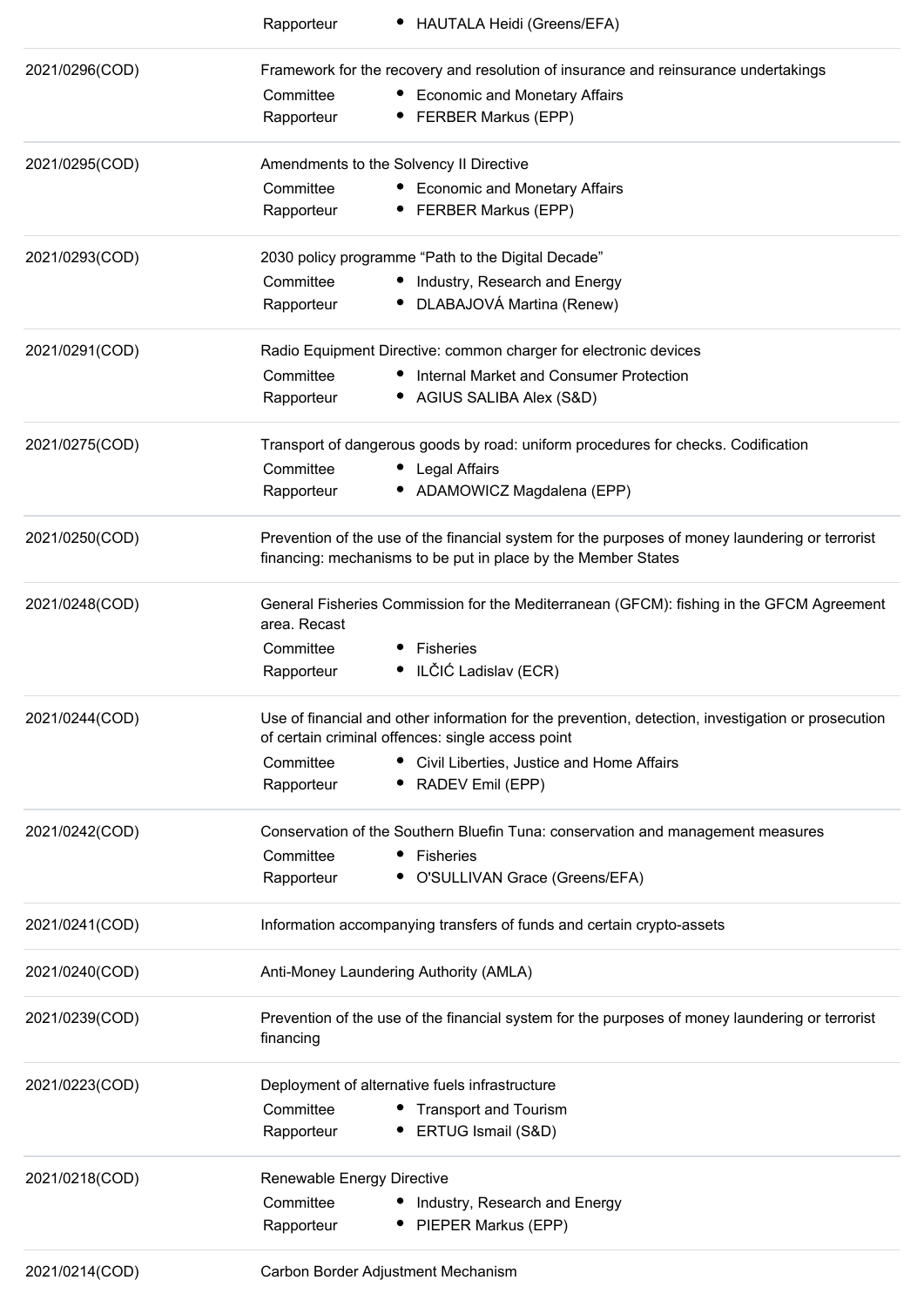|                | Committee<br>Rapporteur            | Environment, Public Health and Food Safety<br>CHAHIM Mohammed (S&D)                      |
|----------------|------------------------------------|------------------------------------------------------------------------------------------|
| 2021/0211(COD) |                                    | Revision of the EU Emissions Trading System                                              |
|                | Committee                          | • Environment, Public Health and Food Safety                                             |
|                | Rapporteur                         | • LIESE Peter (EPP)                                                                      |
| 2021/0210(COD) |                                    | Sustainable maritime fuels (FuelEU Maritime Initiative)                                  |
|                | Committee                          | • Transport and Tourism                                                                  |
|                | Rapporteur                         | • WARBORN Jörgen (EPP)                                                                   |
| 2021/0207(COD) |                                    | Revision of the EU Emissions Trading System for aviation                                 |
|                | Committee                          | • Environment, Public Health and Food Safety                                             |
|                | Rapporteur                         | • GLAVAK Sunčana (EPP)                                                                   |
| 2021/0206(COD) | Social Climate Fund                |                                                                                          |
| 2021/0205(COD) |                                    | Sustainable aviation fuels (ReFuelEU Aviation Initiative)                                |
|                | Committee                          | • Transport and Tourism                                                                  |
|                | Rapporteur                         | • GADE Søren (Renew)                                                                     |
| 2021/0204(COD) | (CORSIA)                           | Notification under the Carbon Offsetting and Reduction Scheme for International Aviation |
|                | Committee                          | Environment, Public Health and Food Safety<br>∙.                                         |
|                | Rapporteur                         | • GLAVAK Sunčana (EPP)                                                                   |
| 2021/0203(COD) | <b>Energy Efficiency Directive</b> |                                                                                          |
|                | Committee                          | • Industry, Research and Energy                                                          |
|                | Rapporteur                         | • FUGLSANG Niels (S&D)                                                                   |
| 2021/0202(COD) |                                    | Revision of the Market Stability Reserve for the EU Emissions Trading System             |
|                | Committee                          | • Environment, Public Health and Food Safety                                             |
|                | Rapporteur                         | • ENGERER Cyrus (S&D)                                                                    |
| 2021/0201(COD) |                                    | Land use, land use change and forestry (LULUCF)                                          |
|                | Committee                          | • Environment, Public Health and Food Safety                                             |
|                | Rapporteur                         | · NIINISTÖ Ville (Greens/EFA)                                                            |
| 2021/0200(COD) | Regulation)                        | Binding annual greenhouse gas emission reductions by Member States (Effort Sharing       |
|                | Committee                          | • Environment, Public Health and Food Safety                                             |
|                | Rapporteur                         | • POLFJÄRD Jessica (EPP)                                                                 |
| 2021/0197(COD) |                                    | CO2 emission standards for cars and vans                                                 |
|                | Committee                          | • Environment, Public Health and Food Safety                                             |
|                | Rapporteur                         | HUITEMA Jan (Renew)                                                                      |
| 2021/0191(COD) | European green bonds               |                                                                                          |
|                | Committee                          | • Economic and Monetary Affairs                                                          |
|                | Rapporteur                         | • TANG Paul (S&D)                                                                        |
| 2021/0176(COD) |                                    | Common fisheries policy (CFP): restrictions to the access to Union waters                |
|                | Committee                          | • Fisheries                                                                              |
|                | Rapporteur                         | <b>KARLESKIND Pierre (Renew)</b>                                                         |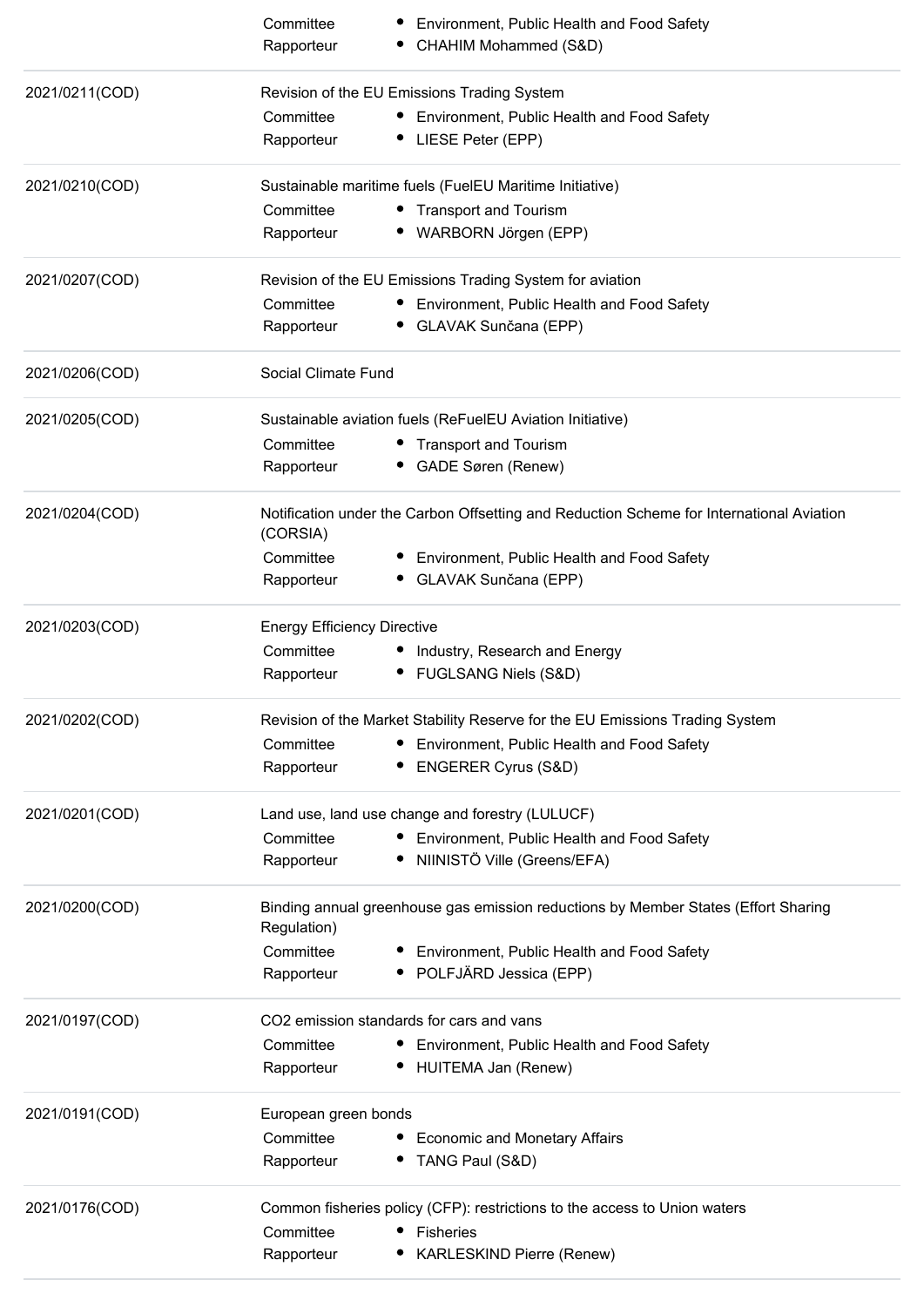| 2021/0171(COD) | Consumer credits                                                                                                          |                                                                                                                                                           |  |  |
|----------------|---------------------------------------------------------------------------------------------------------------------------|-----------------------------------------------------------------------------------------------------------------------------------------------------------|--|--|
|                | Committee                                                                                                                 | Internal Market and Consumer Protection                                                                                                                   |  |  |
|                | Rapporteur                                                                                                                | KONEČNÁ Kateřina (The Left)                                                                                                                               |  |  |
| 2021/0170(COD) | <b>General Product Safety Regulation</b>                                                                                  |                                                                                                                                                           |  |  |
|                | Committee                                                                                                                 | • Internal Market and Consumer Protection                                                                                                                 |  |  |
|                | Rapporteur                                                                                                                | • CHARANZOVÁ Dita (Renew)                                                                                                                                 |  |  |
| 2021/0136(COD) | European Digital Identity framework                                                                                       |                                                                                                                                                           |  |  |
|                | Committee                                                                                                                 | • Industry, Research and Energy                                                                                                                           |  |  |
|                | Rapporteur                                                                                                                | • JERKOVIĆ Romana (S&D)                                                                                                                                   |  |  |
| 2021/0114(COD) | Regulation on distortive foreign subsidies                                                                                |                                                                                                                                                           |  |  |
|                | Committee                                                                                                                 | • International Trade                                                                                                                                     |  |  |
|                | Rapporteur                                                                                                                | • HANSEN Christophe (EPP)                                                                                                                                 |  |  |
| 2021/0106(COD) | Artificial Intelligence Act                                                                                               |                                                                                                                                                           |  |  |
| 2021/0105(COD) | Regulation on machinery products                                                                                          |                                                                                                                                                           |  |  |
|                | Committee                                                                                                                 | • Internal Market and Consumer Protection                                                                                                                 |  |  |
|                | Rapporteur                                                                                                                | • ŠTEFANEC Ivan (EPP)                                                                                                                                     |  |  |
| 2021/0104(COD) | <b>Corporate Sustainability Reporting Directive</b>                                                                       |                                                                                                                                                           |  |  |
|                | Committee                                                                                                                 | • Legal Affairs                                                                                                                                           |  |  |
|                | Rapporteur                                                                                                                | • DURAND Pascal (Renew)                                                                                                                                   |  |  |
| 2021/0103(COD) | measures                                                                                                                  | Western and Central Pacific Fisheries Convention Area: conservation and management                                                                        |  |  |
|                | Committee                                                                                                                 | Fisheries                                                                                                                                                 |  |  |
|                | Rapporteur                                                                                                                | CARVALHAIS Isabel (S&D)                                                                                                                                   |  |  |
| 2021/0060(COD) | Implementation of the Kimberley Process certification scheme for the international trade in rough                         |                                                                                                                                                           |  |  |
|                | diamonds. Recast                                                                                                          |                                                                                                                                                           |  |  |
|                | Committee                                                                                                                 | International Trade                                                                                                                                       |  |  |
|                | Rapporteur                                                                                                                | WINKLER Iuliu (EPP)                                                                                                                                       |  |  |
| 2021/0058(COD) | Management, conservation and control measures applicable in the Indian Ocean Tuna<br>Commission (IOTC) Area of Competence |                                                                                                                                                           |  |  |
|                | Committee                                                                                                                 | • Fisheries                                                                                                                                               |  |  |
|                | Rapporteur                                                                                                                | MATO Gabriel (EPP)                                                                                                                                        |  |  |
| 2021/0050(COD) | Equal pay for equal work between men and women (pay transparency and enforcement<br>mechanisms)                           |                                                                                                                                                           |  |  |
| 2021/0046(COD) |                                                                                                                           | Centralised system for the identification of Member States holding conviction information on<br>third-country nationals and stateless persons (ECRIS-TCN) |  |  |
|                | Committee                                                                                                                 | • Civil Liberties, Justice and Home Affairs                                                                                                               |  |  |
|                | Rapporteur                                                                                                                | • SIPPEL Birgit (S&D)                                                                                                                                     |  |  |
| 2021/0020(COD) | Statistics on agricultural input and output                                                                               |                                                                                                                                                           |  |  |
|                | Committee                                                                                                                 | • Agriculture and Rural Development                                                                                                                       |  |  |
|                | Rapporteur                                                                                                                | <b>KOKKALIS Petros (The Left)</b>                                                                                                                         |  |  |
| 2021/0018(COD) | periodic training. Codification                                                                                           | Drivers of certain road vehicles for the carriage of goods or passengers: initial qualification and                                                       |  |  |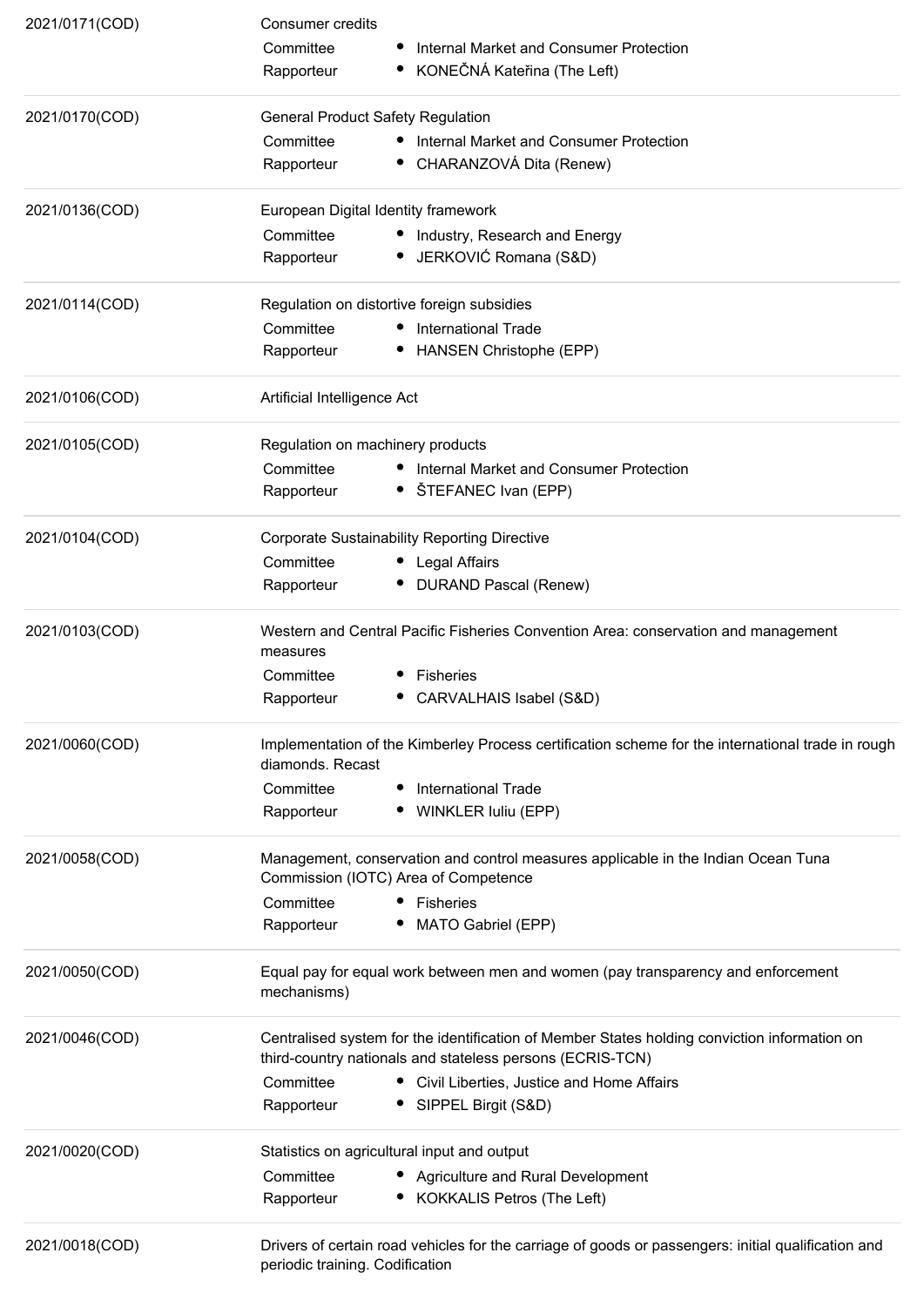|                | Committee                       | Legal Affairs                                                                              |
|----------------|---------------------------------|--------------------------------------------------------------------------------------------|
|                | Rapporteur                      | ADAMOWICZ Magdalena (EPP)                                                                  |
| 2020/0374(COD) | Digital Markets Act             |                                                                                            |
|                | Committee                       | Internal Market and Consumer Protection                                                    |
|                | Rapporteur                      | SCHWAB Andreas (EPP)                                                                       |
|                |                                 |                                                                                            |
| 2020/0365(COD) | Resilience of critical entities |                                                                                            |
|                | Committee                       | • Civil Liberties, Justice and Home Affairs                                                |
|                | Rapporteur                      | ŠIMEČKA Michal (Renew)                                                                     |
| 2020/0361(COD) | <b>Digital Services Act</b>     |                                                                                            |
|                | Committee                       | Internal Market and Consumer Protection                                                    |
|                | Rapporteur                      | SCHALDEMOSE Christel (S&D)                                                                 |
| 2020/0359(COD) |                                 | A high common level of cybersecurity                                                       |
|                | Committee                       | • Industry, Research and Energy                                                            |
|                | Rapporteur                      | <b>GROOTHUIS Bart (Renew)</b>                                                              |
|                |                                 |                                                                                            |
| 2020/0353(COD) | Batteries and waste batteries   |                                                                                            |
|                | Committee                       | • Environment, Public Health and Food Safety                                               |
|                | Rapporteur                      | BONAFÈ Simona (S&D)                                                                        |
| 2020/0350(COD) |                                 | Strengthening Europol's mandate: entry of alerts in SIS                                    |
|                | Committee                       | • Civil Liberties, Justice and Home Affairs                                                |
|                | Rapporteur                      | • ZARZALEJOS Javier (EPP)                                                                  |
| 2020/0322(COD) |                                 | Serious cross-border threats to health                                                     |
|                | Committee                       |                                                                                            |
|                | Rapporteur                      | Environment, Public Health and Food Safety<br>• TRILLET-LENOIR Véronique (Renew)           |
|                |                                 |                                                                                            |
| 2020/0320(COD) |                                 | European Centre for Disease Prevention and Control                                         |
|                | Committee                       | Environment, Public Health and Food Safety                                                 |
|                | Rapporteur                      | • KOPCIŃSKA Joanna (ECR)                                                                   |
| 2020/0310(COD) |                                 | Adequate minimum wages in the European Union                                               |
|                | Committee                       | <b>Employment and Social Affairs</b>                                                       |
|                | Rapporteur                      | RADTKE Dennis (EPP)                                                                        |
|                |                                 | JONGERIUS Agnes (S&D)                                                                      |
| 2020/0306(COD) | EU Customs single window        |                                                                                            |
|                | Committee                       | Internal Market and Consumer Protection                                                    |
|                | Rapporteur                      | • ŠTEFANEC Ivan (EPP)                                                                      |
| 2020/0302(COD) |                                 | Conservation of fishery resources: catch documentation programme for bluefin tuna, Thunnus |
|                | thynnus                         |                                                                                            |
|                | Committee                       | Fisheries                                                                                  |
|                | Rapporteur                      | MATO Gabriel (EPP)                                                                         |
| 2020/0279(COD) | Asylum and migration management |                                                                                            |
|                | Committee                       | • Civil Liberties, Justice and Home Affairs                                                |
|                | Rapporteur                      | • TOBÉ Tomas (EPP)                                                                         |
|                |                                 |                                                                                            |
| 2020/0278(COD) | <b>Screening Regulation</b>     |                                                                                            |
|                | Committee                       | Civil Liberties, Justice and Home Affairs                                                  |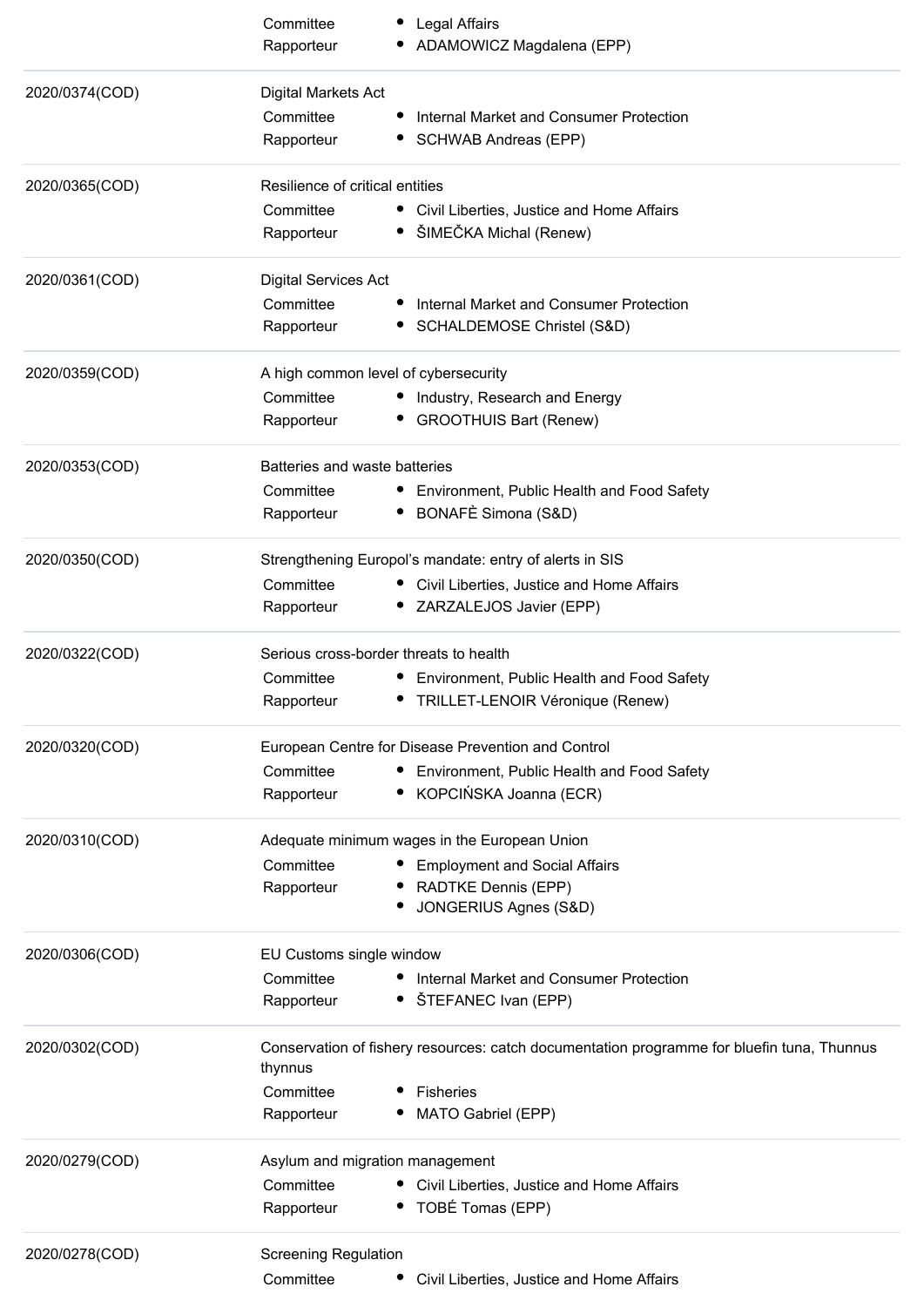|                | SIPPEL Birgit (S&D)<br>Rapporteur                                                                                                                                             |  |  |  |
|----------------|-------------------------------------------------------------------------------------------------------------------------------------------------------------------------------|--|--|--|
| 2020/0277(COD) | Crisis and force majeure Regulation                                                                                                                                           |  |  |  |
|                | Committee<br>• Civil Liberties, Justice and Home Affairs                                                                                                                      |  |  |  |
|                | • LÓPEZ AGUILAR Juan Fernando (S&D)<br>Rapporteur                                                                                                                             |  |  |  |
| 2020/0268(COD) | Digital Finance: Amending Directive regarding Digital Operational Resilience requirements                                                                                     |  |  |  |
|                | Committee<br><b>Economic and Monetary Affairs</b>                                                                                                                             |  |  |  |
|                | PEKSA Mikuláš (Greens/EFA)<br>Rapporteur                                                                                                                                      |  |  |  |
| 2020/0266(COD) | Digital finance: Digital Operational Resilience Act (DORA)                                                                                                                    |  |  |  |
|                | Committee<br><b>Economic and Monetary Affairs</b>                                                                                                                             |  |  |  |
|                | <b>KELLEHER Billy (Renew)</b><br>Rapporteur                                                                                                                                   |  |  |  |
| 2020/0265(COD) | Digital finance: Markets in Crypto-assets (MiCA)                                                                                                                              |  |  |  |
|                | Committee<br><b>Economic and Monetary Affairs</b>                                                                                                                             |  |  |  |
|                | <b>BERGER Stefan (EPP)</b><br>Rapporteur                                                                                                                                      |  |  |  |
| 2020/0264(COD) | Capacity of the European Union Aviation Safety Agency to act as Performance Review Body of<br>the Single European Sky                                                         |  |  |  |
|                | Committee<br>• Transport and Tourism                                                                                                                                          |  |  |  |
|                | • LIBERADZKI Bogusław (S&D)<br>Rapporteur                                                                                                                                     |  |  |  |
| 2020/0110(COD) | Humanitarian Aid                                                                                                                                                              |  |  |  |
|                | Committee<br>Development                                                                                                                                                      |  |  |  |
|                | <b>NEUSER Norbert (S&amp;D)</b><br>Rapporteur                                                                                                                                 |  |  |  |
| 2020/0107(COD) | European Fund for Sustainable Development (EFSD), the EFSD Guarantee and the EFSD<br><b>Guarantee Fund</b>                                                                    |  |  |  |
| 2020/0106(COD) | Solvency Support Instrument                                                                                                                                                   |  |  |  |
| 2019/0272(COD) | Multiannual management plan for bluefin tuna in the eastern Atlantic and the Mediterranean                                                                                    |  |  |  |
|                | Committee<br>• Fisheries                                                                                                                                                      |  |  |  |
|                | FERRANDINO Giuseppe (S&D)<br>Rapporteur                                                                                                                                       |  |  |  |
| 2019/0183(COD) | Financial assistance to Member States to cover serious financial burden inflicted on them<br>following a withdrawal of the United Kingdom from the Union without an agreement |  |  |  |
|                | Committee<br>• Regional Development                                                                                                                                           |  |  |  |
|                | <b>OMARJEE Younous (The Left)</b><br>Rapporteur                                                                                                                               |  |  |  |
| 2019/0101(COD) | Real Driving Emissions (RDE)                                                                                                                                                  |  |  |  |
|                | Committee<br>Environment, Public Health and Food Safety                                                                                                                       |  |  |  |
|                | DE LANGE Esther (EPP)<br>Rapporteur                                                                                                                                           |  |  |  |
| 2019/0070(COD) | Union Civil Protection Mechanism                                                                                                                                              |  |  |  |
|                | Committee<br>Environment, Public Health and Food Safety                                                                                                                       |  |  |  |
|                | ANDROULAKIS Nikos (S&D)<br>Rapporteur                                                                                                                                         |  |  |  |
| 2019/0017(COD) | Carbon dioxide emissions from maritime transport: global data collection system for ship fuel oil<br>consumption data                                                         |  |  |  |
|                | Committee<br>Environment, Public Health and Food Safety                                                                                                                       |  |  |  |
|                | • PAULUS Jutta (Greens/EFA)<br>Rapporteur                                                                                                                                     |  |  |  |
| 2018/0332(COD) | Seasonal changes of time                                                                                                                                                      |  |  |  |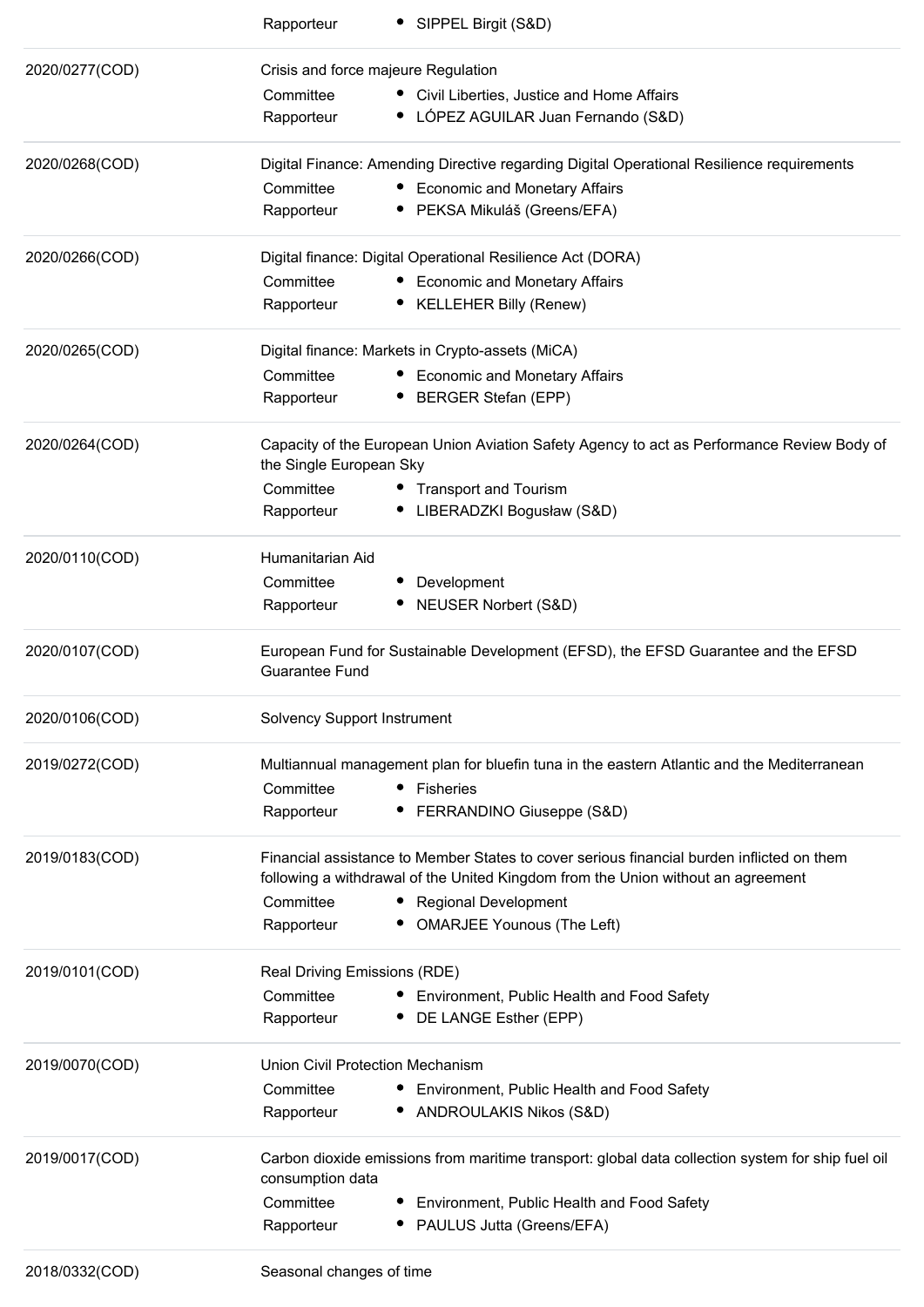|                 | Committee                                                                                            | <b>Transport and Tourism</b>                                                                                                                |  |
|-----------------|------------------------------------------------------------------------------------------------------|---------------------------------------------------------------------------------------------------------------------------------------------|--|
|                 | Rapporteur                                                                                           | VITANOV Petar (S&D)                                                                                                                         |  |
| 2018/0329(COD)  | <b>Return Directive</b>                                                                              |                                                                                                                                             |  |
|                 | Committee                                                                                            | Civil Liberties, Justice and Home Affairs                                                                                                   |  |
|                 | Rapporteur                                                                                           | STRIK Tineke (Greens/EFA)                                                                                                                   |  |
| 2018/0212(COD)  |                                                                                                      | European Investment Stabilisation Function 2021-2027                                                                                        |  |
| 2018/0198(COD)  |                                                                                                      | Mechanism to resolve legal and administrative obstacles in a cross-border context                                                           |  |
|                 | Committee                                                                                            | <b>Regional Development</b>                                                                                                                 |  |
|                 | Rapporteur                                                                                           | GOZI Sandro (Renew)                                                                                                                         |  |
| 2018/0193(COD)  | Fisheries control                                                                                    |                                                                                                                                             |  |
|                 | Committee                                                                                            | Fisheries                                                                                                                                   |  |
|                 | Rapporteur                                                                                           | AGUILERA Clara (S&D)                                                                                                                        |  |
| 2018/0171(COD)  | Sovereign bond-backed securities                                                                     |                                                                                                                                             |  |
|                 | Committee                                                                                            | <b>Economic and Monetary Affairs</b>                                                                                                        |  |
|                 | Rapporteur                                                                                           | • FERNÁNDEZ Jonás (S&D)                                                                                                                     |  |
| 2018/0108(COD)  | evidence in criminal matters                                                                         | Electronic evidence regulation: European production and preservation orders for electronic                                                  |  |
|                 | Committee                                                                                            | • Civil Liberties, Justice and Home Affairs                                                                                                 |  |
|                 | Rapporteur                                                                                           | SIPPEL Birgit (S&D)                                                                                                                         |  |
| 2018/0107(COD)  |                                                                                                      | Electronic evidence in criminal proceedings: legal representatives directive                                                                |  |
|                 | Committee                                                                                            | Civil Liberties, Justice and Home Affairs                                                                                                   |  |
|                 | Rapporteur                                                                                           | SIPPEL Birgit (S&D)                                                                                                                         |  |
| 2018/0063B(COD) |                                                                                                      | Accelerated extrajudicial collateral enforcement (AECE)                                                                                     |  |
|                 | Committee                                                                                            | • Economic and Monetary Affairs                                                                                                             |  |
|                 | Rapporteur                                                                                           | DE LANGE Esther (EPP)                                                                                                                       |  |
|                 |                                                                                                      | TINAGLI Irene (S&D)                                                                                                                         |  |
| 2018/0044(COD)  |                                                                                                      | Law applicable to the third-party effects of assignments of claims                                                                          |  |
|                 | Committee                                                                                            | • Legal Affairs                                                                                                                             |  |
|                 | Rapporteur                                                                                           | · POSPÍŠIL JIří (EPP)                                                                                                                       |  |
| 2017/0288(COD)  | Access to the international market by coach and bus services: further opening of national<br>markets |                                                                                                                                             |  |
|                 | Committee                                                                                            |                                                                                                                                             |  |
|                 | Rapporteur                                                                                           | • Transport and Tourism<br>• ZĪLE Roberts (ECR)                                                                                             |  |
| 2017/0245(COD)  |                                                                                                      | Temporary reintroduction of border control at internal borders                                                                              |  |
|                 | Committee                                                                                            | • Civil Liberties, Justice and Home Affairs                                                                                                 |  |
|                 | Rapporteur                                                                                           | FAJON Tanja (S&D)                                                                                                                           |  |
| 2017/0035(COD)  |                                                                                                      | Mechanisms for control by Member States of the Commission's exercise of implementing<br>powers: implementing acts at appeal committee level |  |
|                 | Committee                                                                                            | • Legal Affairs                                                                                                                             |  |
|                 | Rapporteur                                                                                           | · POSPÍŠIL Jiří (EPP)                                                                                                                       |  |
| 2017/0003(COD)  |                                                                                                      | Privacy and Electronic Communications                                                                                                       |  |
|                 | Committee                                                                                            | • Civil Liberties, Justice and Home Affairs                                                                                                 |  |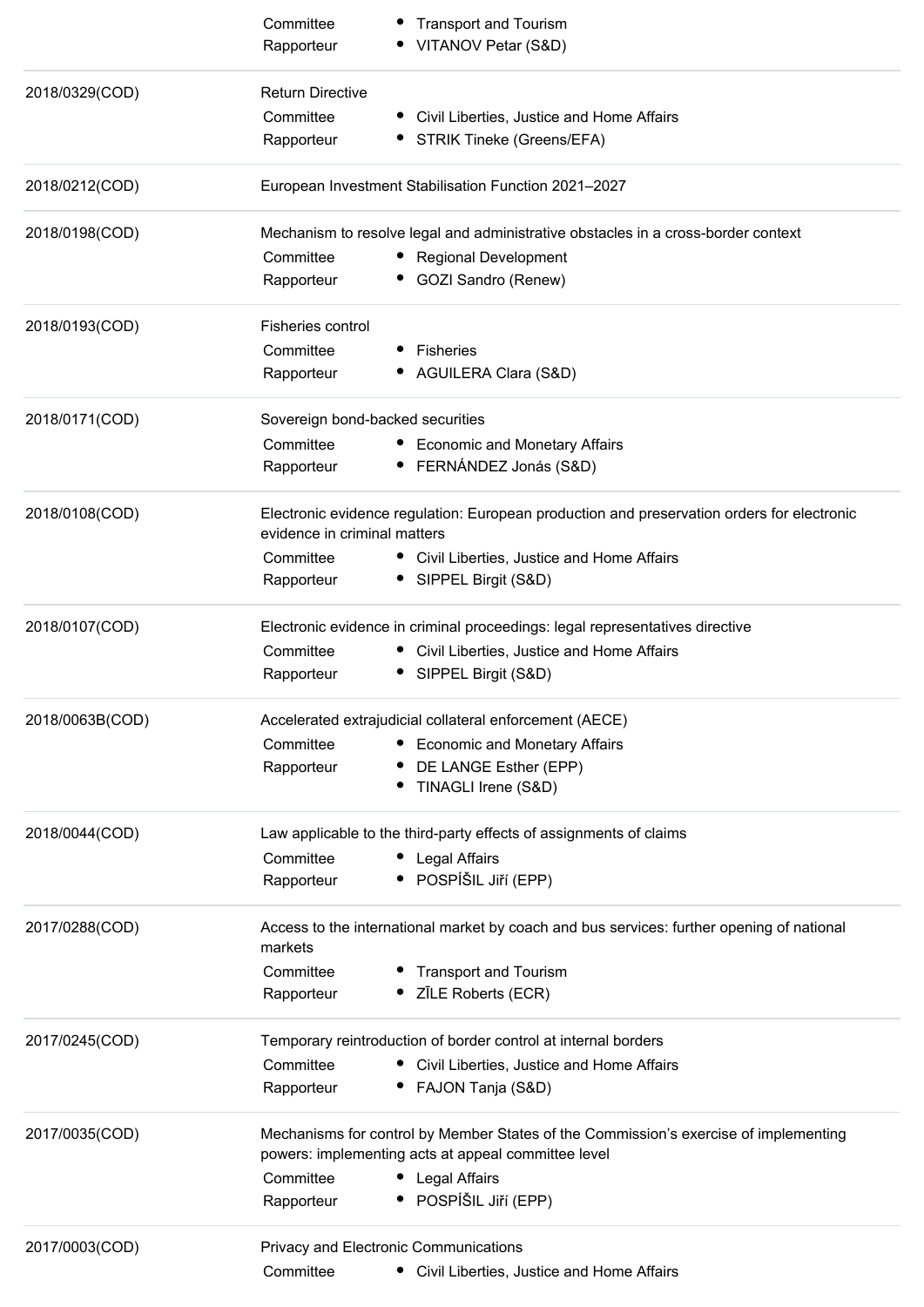| • SIPPEL Birgit (S&D)<br>Rapporteur                                                                                                                                                                                               |
|-----------------------------------------------------------------------------------------------------------------------------------------------------------------------------------------------------------------------------------|
| European services e-card and related administrative facilities                                                                                                                                                                    |
| Committee<br>• Internal Market and Consumer Protection                                                                                                                                                                            |
| Legal and operational framework of the European services e-card                                                                                                                                                                   |
| • Internal Market and Consumer Protection<br>Committee                                                                                                                                                                            |
| Rapporteur<br>• LØKKEGAARD Morten (Renew)                                                                                                                                                                                         |
| Adapting a number of legal acts to Articles 290 and 291 TFEU (Commission delegated and<br>implementing acts)                                                                                                                      |
| Committee<br>• Legal Affairs                                                                                                                                                                                                      |
| • POSPÍŠIL JIří (EPP)<br>Rapporteur                                                                                                                                                                                               |
| Adapting a number of legal acts in the area of justice to Article 290 TFEU (Commission<br>delegated acts)                                                                                                                         |
| Committee<br>• Legal Affairs                                                                                                                                                                                                      |
| • POSPÍŠIL JIří (EPP)<br>Rapporteur                                                                                                                                                                                               |
| Services in the internal market: notification procedure for authorisation schemes and<br>requirements related to services                                                                                                         |
| Committee<br>Internal Market and Consumer Protection                                                                                                                                                                              |
| Rapporteur<br>SCHIEDER Andreas (S&D)                                                                                                                                                                                              |
| Social security coordination                                                                                                                                                                                                      |
| Committee<br>• Employment and Social Affairs                                                                                                                                                                                      |
| <b>BISCHOFF Gabriele (S&amp;D)</b><br>Rapporteur<br>$\bullet$                                                                                                                                                                     |
| EU resettlement framework                                                                                                                                                                                                         |
| Committee<br>• Civil Liberties, Justice and Home Affairs                                                                                                                                                                          |
| • BJÖRK Malin (The Left)<br>Rapporteur                                                                                                                                                                                            |
| Asylum Procedure Regulation                                                                                                                                                                                                       |
| Committee<br>• Civil Liberties, Justice and Home Affairs                                                                                                                                                                          |
| <b>KELLER Fabienne (Renew)</b><br>Rapporteur                                                                                                                                                                                      |
| <b>Qualification Directive</b>                                                                                                                                                                                                    |
| Committee<br>Civil Liberties, Justice and Home Affairs                                                                                                                                                                            |
| Rapporteur<br>FAJON Tanja (S&D)                                                                                                                                                                                                   |
| <b>Reception Conditions Directive</b>                                                                                                                                                                                             |
| Committee<br>• Civil Liberties, Justice and Home Affairs                                                                                                                                                                          |
| • IN 'T VELD Sophia (Renew)<br>Rapporteur                                                                                                                                                                                         |
| Third countries whose nationals are subject to or exempt from a visa requirement: Turkey                                                                                                                                          |
| Third countries whose nationals are subject to or exempt from a visa requirement: Kosovo                                                                                                                                          |
| Committee<br>Civil Liberties, Justice and Home Affairs                                                                                                                                                                            |
| FAJON Tanja (S&D)<br>Rapporteur                                                                                                                                                                                                   |
| Criteria and mechanisms for determining the Member State responsible for examining an<br>application for international protection lodged in one of the Member States by a third-country<br>national or a stateless person. Recast |
| Committee<br>Civil Liberties, Justice and Home Affairs                                                                                                                                                                            |
| <b>KELLER Fabienne (Renew)</b><br>Rapporteur                                                                                                                                                                                      |
|                                                                                                                                                                                                                                   |